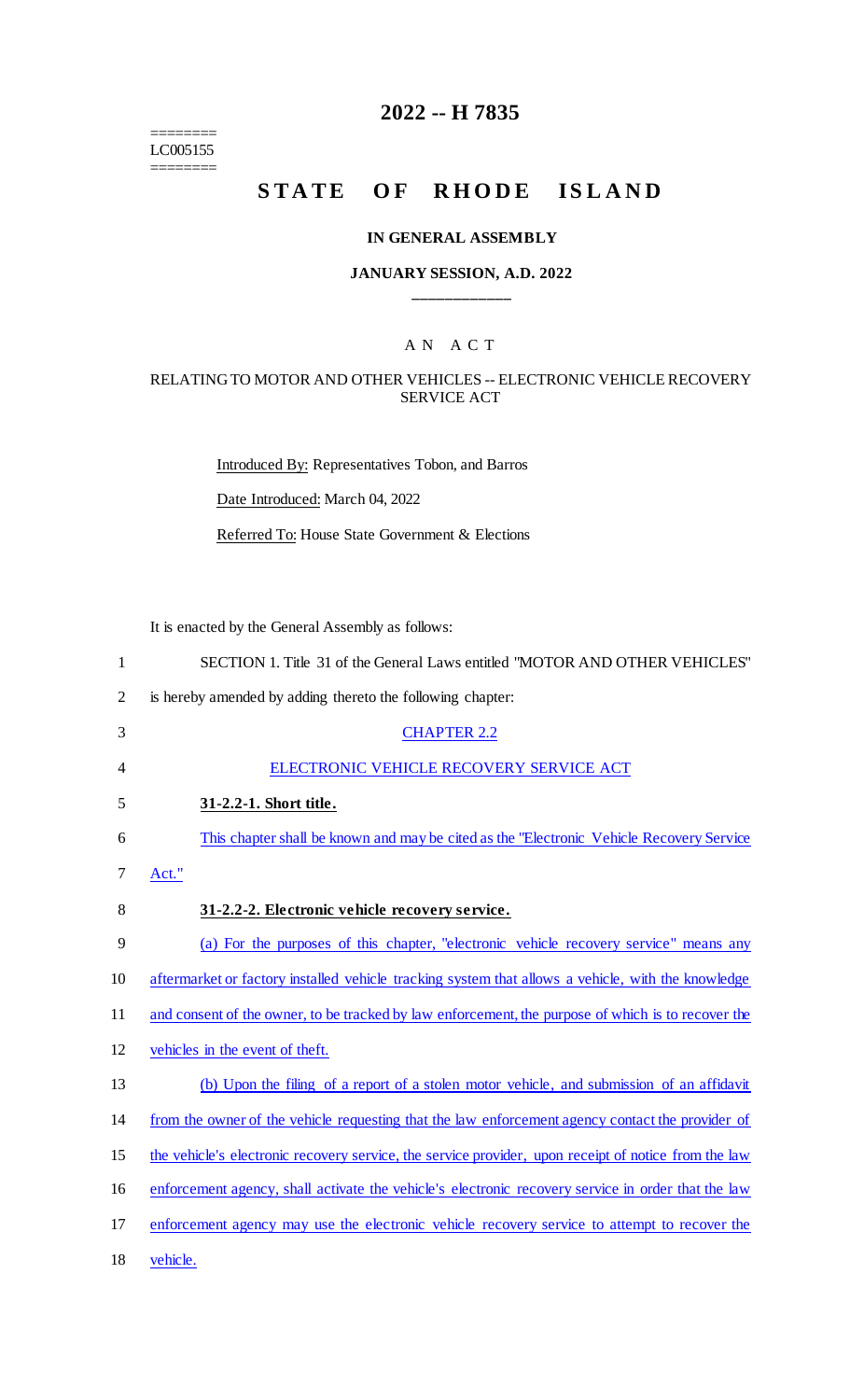| 1              | (c) If a vehicle is equipped with an electronic recovery system that has not been activated           |
|----------------|-------------------------------------------------------------------------------------------------------|
| $\overline{2}$ | at the time it is stolen, an electronic vehicle recovery service provider may, at the request of the  |
| 3              | owner, activate the system upon payment by the vehicle owner to the provider of the standard          |
| 4              | periodic subscription fee charged by the system provider.                                             |
| 5              | (d) Nothing in this section prohibits an electronic vehicle recovery service provider from            |
| 6              | establishing protocols by which the provider can voluntarily activate the electronic vehicle recovery |
| 7              | service at the request of the owner.                                                                  |
| 8              | (e) All electronic vehicle recovery service providers registered to do business in this state,        |
| 9              | or submitting to the jurisdiction thereof, and all resellers of electronic vehicle recovery services  |
| 10             | shall submit their emergency contact information to the Rhode Island division of public safety's E-   |
| 11             | 911 unit in order to facilitate requests from law enforcement agencies in accordance with the         |
| 12             | provisions of this chapter. This contact information must be submitted annually, on or before June    |
| 13             | 1 of each year or immediately upon any change in said contact information.                            |
| 14             | (f) The Rhode Island division of public safety's E-911 unit shall maintain a database                 |
| 15             | containing emergency contact information for all service providers registered to do business in this  |
| 16             | state, and shall make the information immediately available to all public safety and law              |
| 17             | enforcement agencies upon request.                                                                    |
| 18             | SECTION 2. This act shall take effect upon passage.                                                   |

#### ======== LC005155 ========